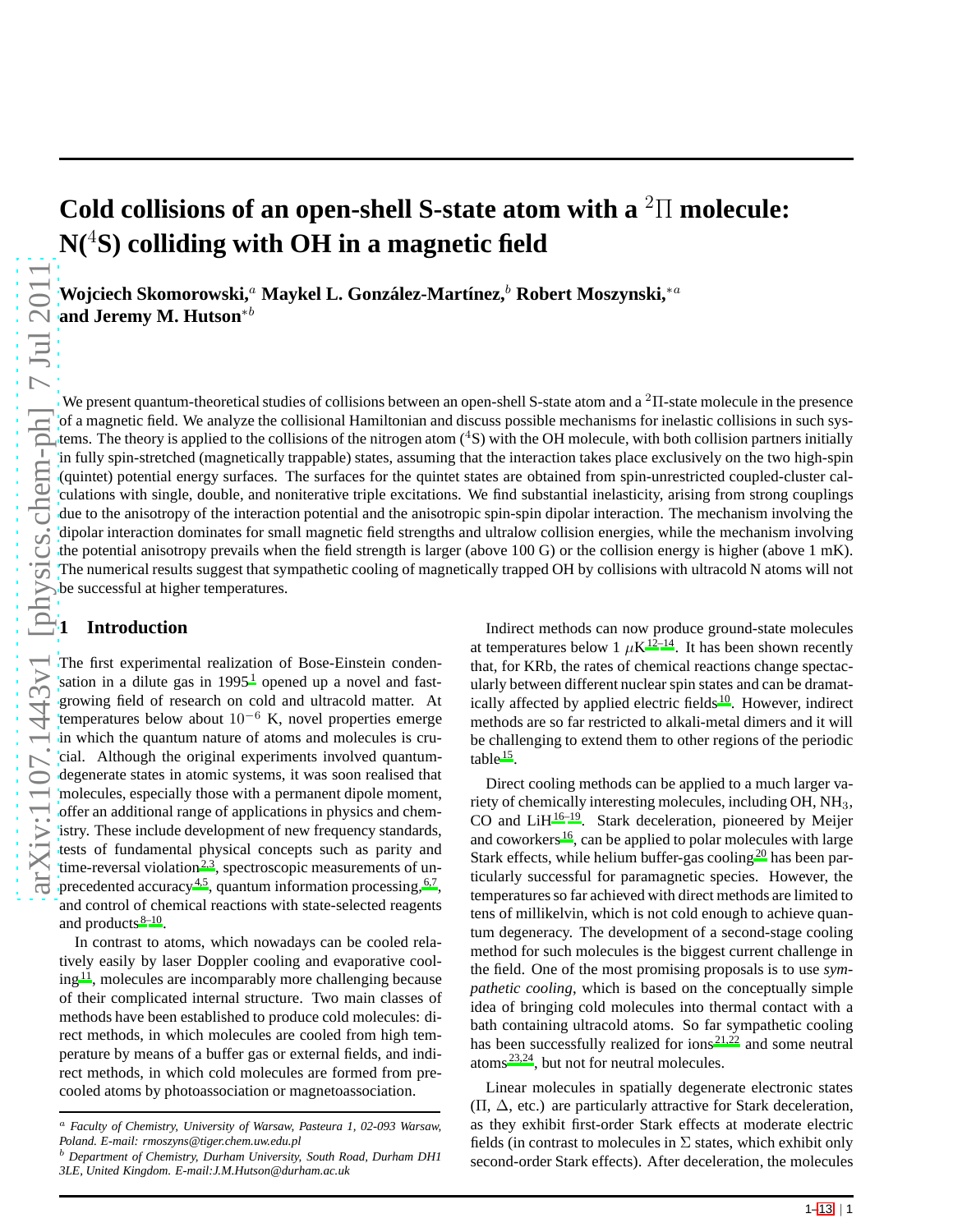can be loaded into traps where they are confined by static electric or magnetic fields. Such static traps are not the only way to confine cold molecular species<sup>[25](#page-12-7)</sup>, but they are experimentally the most accessible. In addition, atoms in open-shell S states (such as alkali-metal atoms,  $H(^{2}S)$ ,  $N(^{4}S)$ ,  $He(^{3}S)$ , and  $Cr(^{7}S)$ , can be held in magnetic traps and may be suitable as coolants.

Trapping with a static field is possible only if the atom or molecule is in a low-field-seeking state. However, the absolute ground state is always high-field-seeking. Thus, in addition to the elastic collisions that lead to thermalization of the sample, there is always the possibility of inelastic collisions that transfer the colliding partners to a lower state and release kinetic energy. Inelastic collisions eject molecules from the trap and may lead to the heating of the sample. The success of sympathetic cooling therefore depends on the ratio of elastic to inelastic events, which should preferably be as large as possible.

Molecular sympathetic cooling was first suggested for  $Rb+NH({}^{3}\Sigma^{-})^{26}$  $Rb+NH({}^{3}\Sigma^{-})^{26}$  $Rb+NH({}^{3}\Sigma^{-})^{26}$ . Subsequently, potential energy surfaces and the appropriate collision cross sections have been calculated for a variety of candidate systems, including Mg+NH( ${}^{3}\Sigma^{-}$ )<sup>[27](#page-12-9)</sup>, Li+LiH( ${}^{1}\Sigma^{+}$ )<sup>[28](#page-12-10)[,29](#page-12-11)</sup>, Rb+NH<sub>3</sub><sup>[30](#page-12-12)</sup> and He+CH<sub>2</sub>( ${}^{3}B_1$ )<sup>[31](#page-12-13)</sup>. Rb+ND<sub>3</sub> has also been explored experimentally  $32$ , though the inelastic collision rate in an electric field turned out to be too high for cooling. Studies of cold collisions with linear molecules in a Π state in the presence of external fields have mostly been limited to cases when the second colliding partner is closed-shell. In particular, Tscherbul *et al.* [33](#page-12-15) have investigated OH+He collisions and have shown how the inelastic cross sections can be reduced by combining electric and magnetic fields to eliminate certain inelastic channels. Collisions of rotationally excited OH with He in the presence of electromagnetic field were analyzed by Pavlovic *et al.* [34](#page-12-16), while Bohn and coworkers [35](#page-12-17) studied cold collisions between two OH molecules with long-range dipole-dipole interactions and concluded that the evaporative cooling of OH would be challenging. Lara *et al.* <sup>[36](#page-12-18)</sup> carried out theoretical studies of cold collisions of OH with Rb, taking account of multiple potential energy surfaces and including the hyperfine structure of OH. However, they did not include external field effects.

There is thus a need for rigorous quantum studies of collisions between a Π-state molecule and an open-shell S-state atom in the presence of external fields. In this paper, we extend the theory presented in Refs.<sup>[36](#page-12-18)[,37](#page-12-19)</sup> to handle this case. This theory will be applicable to a broad set of experimentally important systems, including interactions of molecules such as OH, NO, ClO, and CH with alkali-metal and other magnetically trappable atoms. As an example, we present numerical results for collisions between  $OH(^{2}\Pi)$  and  $N(^{4}S)$ in a magnetic field, with both colliding species initially in their fully spin-stretched low-field-seeking states. OH was one of the first molecules to be decelerated and trapped  $19,38$  $19,38$ , and many pioneering experiments with it have been reported. Gilijamse *et al.* <sup>[19](#page-12-0)</sup> carried out a crossed-beam experiment, colliding velocity-controlled OH molecules with Xe atoms; they were able to resolve state-to-state inelastic cross sections as a function of the collision energy. Similar experiments with improved sensitivity have recently been performed for OH colliding with Ar, He, and  $D_2^{39-41}$  $D_2^{39-41}$  $D_2^{39-41}$ . An experiment to collide two velocity-controlled beams, of OH and NO, is in prepara-tion<sup>[42](#page-12-23)</sup>. Sawyer *et al.* <sup>[38](#page-12-20)</sup> have measured energy-dependent cross sections for collisions between magnetically trapped OH and slow  $D_2$  molecules.

Tscherbul *et al.*<sup>[43](#page-12-24)</sup> have recently suggested that spinpolarized nitrogen atoms are a promising coolant for sympathetic cooling experiments. N atoms at  $T > 1$  mK are stable against collisional relaxation between different Zeeman levels for a wide range of magnetic field strengths. Moreover, the low polarizability of the N atom leads to potential energy surfaces with an anisotropy much smaller than is usually encountered for interactions with alkali-metal atoms. Theoretical and experimental studies for collisions of magnetically trapped N(<sup>4</sup>S) and NH(<sup>3</sup> $\Sigma^-$ ) have been reported <sup>[44](#page-12-25)[,45](#page-12-26)</sup>, showing that the trap loss in this system is fairly small and is caused mostly by the anisotropic magnetic dipole-dipole interaction between the atomic and molecular spins.

This paper is organized as follows. In Sec. II we describe calculations of the high-spin (quintet) potential energy surfaces resulting from interaction of the  $N(^4S)$  atom with the  $OH(^{2}\Pi)$  molecule. In Sec. III we describe the effective Hamiltonian used in the dynamical calculations and give the expressions for the matrix elements of the Hamiltonian. In Sec. IV we discuss the results of the scattering calculations and their implications for sympathetic cooling of OH by N atoms. Finally, Sec. V summarizes and concludes the paper.

# **2 Potential energy surfaces**

The interaction between the N(<sup>4</sup>S) atom and the OH(<sup>2</sup> $\Pi$ ) molecule occurs on four adiabatic surfaces:  $^{3}A'$ ,  $^{3}A''$ ,  $^{5}A'$ , and  $5A''$ . The triplet surfaces have been studied extensively to investigate the reaction N+OH→NO+H that can take place on the  ${}^{3}A''$  surface  ${}^{46-51}$  ${}^{46-51}$  ${}^{46-51}$ . This reaction is the major source of the NO radical in the interstellar medium and is one of the key elementary processes in nitrogen chemistry. Formation of NO is barrierless, via a stable intermediate complex NOH, and is highly exothermic with 1.83 eV energy release. The other possible reaction channel N+OH→NH+O is energetically forbidden for low-energy collisions. If we neglect minor spinorbit coupling effects between the triplet and quintet states, the quintet surfaces are non-reactive. To our knowledge, the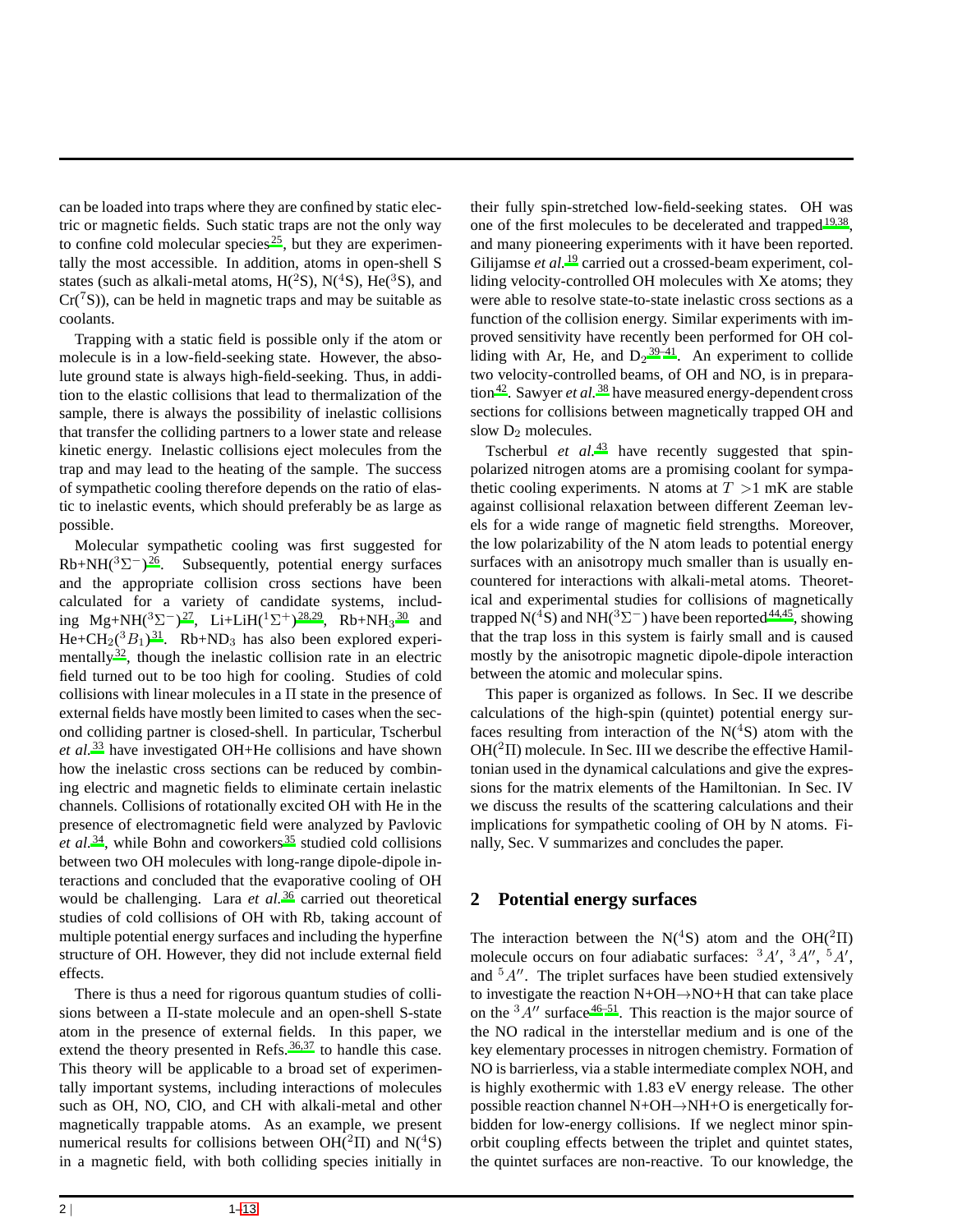

**Fig.** 1 Contour plots of the quintet interaction potentials for N+OH: <sup>5</sup>A' (left-hand panel) and <sup>5</sup>A'' (right-hand panel). Energies are in cm<sup>−1</sup>.

quintet surfaces of N+OH have not been reported in the literature thus far.

We have carried out calculations of the quintet surfaces using the unrestricted version of the coupled-cluster method with single, double, and noniterative triple excitations [UCCSD(T)]. The unrestricted version was chosen to circumvent the problem of the lack of size-consistency for the interaction between two open-shell systems in spin-restricted coupled-cluster calculations [52](#page-12-29). The highly accurate aug-cc-pV5Z basis set of Dunning<sup>[53](#page-12-30)</sup> was employed for all atoms and the counterpoise procedure [54](#page-12-31) was used to correct the computed interaction energies for basis-set superposition error. The MOLPRO suite of codes<sup>[55](#page-12-32)</sup> was used in the electronic structure calculations.

Both the  ${}^{5}A'$  and  ${}^{5}A''$  potential energy surfaces were computed on a grid of points in Jacobi coordinates  $(R, \theta)$ , where  $R$  is the intermolecular distance measured from the centre of mass of <sup>16</sup>OH to the <sup>14</sup>N atom and  $\theta$  is the angle between the vector pointing from O to H in the OH molecule and the vec-

**Table 1** Characteristic points of the interaction potentials for the quintet states of  $N(^4S) + OH(^2\Pi)$ .

|                | $R/a_0$ | $\theta$ / degrees | $/cm^{-1}$ | Surface                              |
|----------------|---------|--------------------|------------|--------------------------------------|
| Global minimum | 6.55    | $0.0^\circ$        | $-120.9$   | $5\overline{A''}$<br>$\overline{A}'$ |
| Local minimum  | 6.36    | $180.0^\circ$      | $-71.5$    | ${}^5A'$ , ${}^5A''$                 |
| Saddle point   | 6.56    | $97.2^{\circ}$     | $-61.0$    | 5A'                                  |
| Saddle point   | 6.66    | $100.1^{\circ}$    | $-45.8$    | $5 \frac{\Delta H}{2}$               |

tor pointing from the centre of mass of OH to the N atom. The angle  $\theta = 0^{\circ}$  thus corresponds to the linear O–H—N arrangement. The distance R was varied from 4.0 to 12.0  $a_0$  with an interval of 0.5  $a_0$  and from 12.0 to 20.0  $a_0$  with an interval of 1.0  $a_0$ . The angular grid points was chosen as the set of points for 11-point Gauss-Lobatto quadrature, which include points at  $\theta = 0$  and 180°. The OH bond length was kept fixed at the monomer equilibrium value of 1.834  $a_0$ .

Contour plots of the  ${}^5A'$  and  ${}^5A''$  potential energy surfaces are shown in Fig. 1. The shapes of the two quintet potentials are quite similar. The global minima appear for the linear geometry O–H—N and have a depth of 120.9 cm<sup>−</sup><sup>1</sup> . There are also local minima 71.5 cm<sup>-1</sup> deep, which occur at the linear N—O–H configuration. Note that for linear geometries the  ${}^{5}A'$  and  ${}^{5}A''$  states are degenerate, so these minima are common to the two surfaces. The set of stationary points of the potentials is completed by saddle points between the two minima, which are located at slightly different positions for the  $5A'$  and  $5A''$  states. Table 1 gives the positions of the stationary points on the surfaces and the corresponding interaction energies. The shapes of the quintet potential energy surfaces for N+OH closely resemble the high-spin (quartet) surface for N+NH reported by Żuchowski and Hutson<sup>[44](#page-12-25)</sup>, although the global minimum for N+OH is about 30  $cm^{-1}$  deeper than for N+NH.

To perform quantum scattering calculations, it is necessary to expand the  ${}^5A'$  and  ${}^5A''$  surfaces in terms of angular functions. We adopt the convention of Alexander  $37$  and use spherical harmonics in the Racah normalization  $C_{k,q}(\theta, \phi)$  (with an-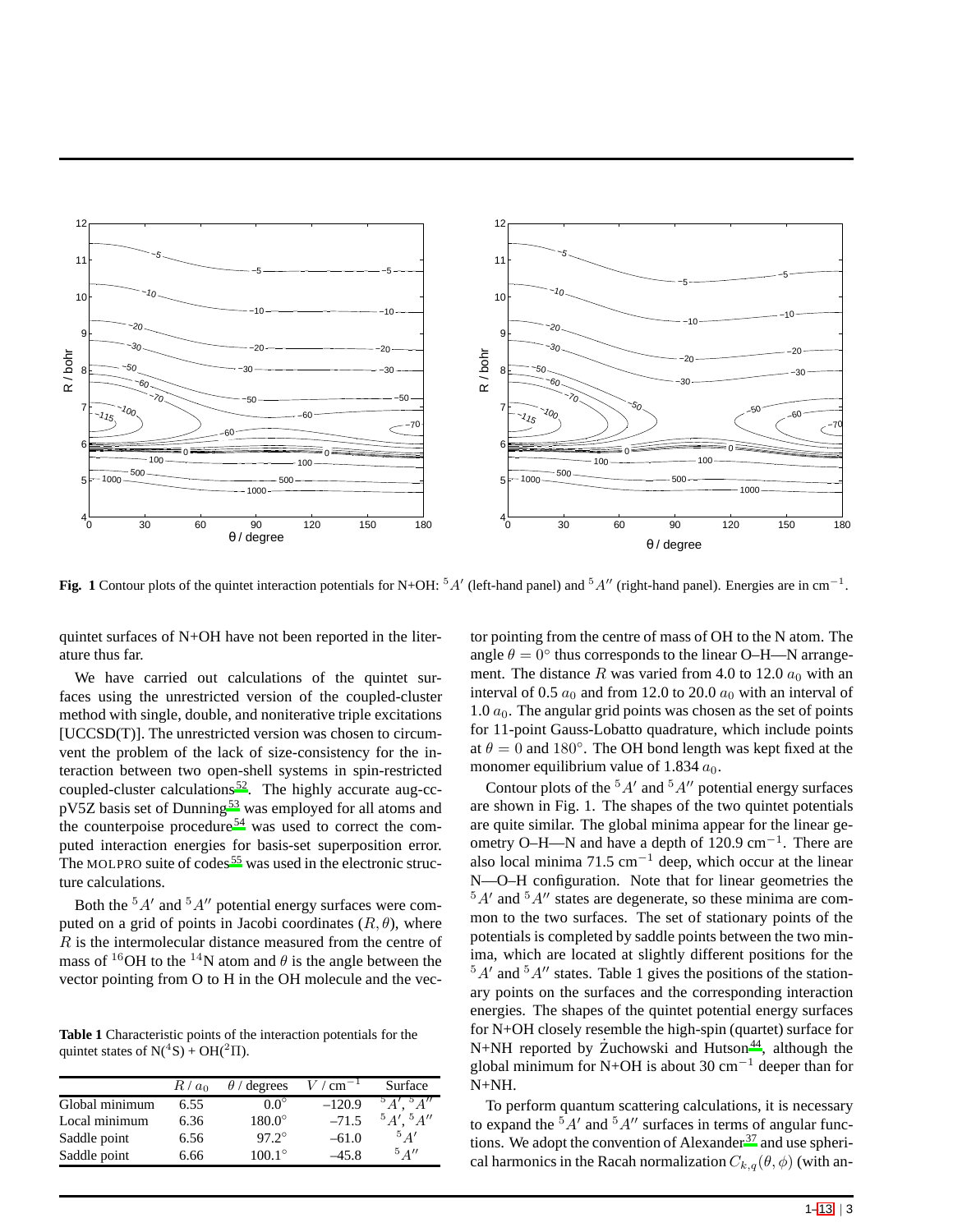gle  $\phi = 0$ ) for angular representation of the potential. For the interaction of an S-state atom with a  $\Pi$ -state molecule, there are nonvanishing terms with  $q = 0$  and  $q = 2$ . The sum of the  $5A'$  and  $5A''$  potentials is expanded in terms of functions with  $k=0,$ 

<span id="page-3-0"></span>
$$
\frac{1}{2}[V_{A'}(R,\theta) + V_{A''}(R,\theta)] = \sum_{k=0}^{\infty} C_{k,0}(\theta,0)V_{k0}(R), \quad (1)
$$

while the difference between the  ${}^{5}A'$  and  ${}^{5}A''$  potentials is expanded in terms of functions with  $k = 2$ ,

<span id="page-3-1"></span>
$$
\frac{1}{2}[V_{A'}(R,\theta) - V_{A''}(R,\theta)] = \sum_{k=2}^{\infty} C_{k,2}(\theta,0)V_{k2}(R). \quad (2)
$$

Note that the definition of the difference potential, either  $V_{A'} - V_{A''}$  or  $V_{A''} - V_{A'}$ , depends in general on the symmetry of the electronic wave functions of the interacting sub-systems <sup>[56](#page-12-33)[,57](#page-12-34)</sup>. The radial functions  $V_{kq}(R)$  are obtained by projecting the sum or difference onto the appropriate angular function, using Gauss-Lobatto quadrature to perform the numerical integration. Prior to this projection, the interpolation to obtain  $V_{A'}(R, \theta)$  and  $V_{A''}(R, \theta)$  at an arbitrary value of R is done for each value of  $\theta$  using the reproducing kernel Hilbert space (RKHS) procedure [58](#page-12-35). For the quintet states of  $N(^{4}S) + OH(^{2}\Pi)$ , the dominant anisotropic term in the ex-pansion [\(1\)](#page-3-0) is  $V_{20}(R)$  with a well depth of approximately 28  $\text{cm}^{-1}$ , while the dominant term in the expansion [\(2\)](#page-3-1) comes from  $V_{22}(R)$ .

To improve the description of the potential at large  $R$ , we use an analytic representation in this region. Each radial component  $V_{kq}(R)$  is expanded at long range in terms of Van der Waals coefficients,

$$
V_{kq}(R) = -\sum_{n=6} C_n^{kq} / R^n.
$$
 (3)

The expressions for the  $C_n^{kq}$  coefficients have been given by Skomorowski and Moszynski<sup>[57](#page-12-34)</sup>, though with a different normalisation for  $q > 0$  from the one used here. We calculated the Van der Waals constants up to and including  $n=8$ , using the method described in Ref. [57](#page-12-34). The results are listed in Table

**Table 2** Long-range coefficients (in atomic units) for  $N(^{4}S) + OH(^{2}\Pi)$ .

| $k \rightarrow$                                                                           |        |       |        |         |       |
|-------------------------------------------------------------------------------------------|--------|-------|--------|---------|-------|
| $\frac{C_6^{k0}}{C_6^{k2}} \ \ \frac{C_6^{k0}}{C_7^{k0}} \ \ \ \frac{C_8^{k0}}{C_8^{k2}}$ | 27.84  |       | 4.92   |         |       |
|                                                                                           |        |       | 1.23   |         |       |
|                                                                                           |        | 51.60 |        | 24.61   |       |
|                                                                                           |        |       |        | $-6.38$ |       |
|                                                                                           | 583.34 |       | 312.00 |         | 48.29 |
|                                                                                           |        |       | 159.09 |         | 31.42 |

2. For a weakly polarizable system such as N+OH, the neglect of higher-order coefficients with  $n > 8$  is fully justified. We used the switching function of Janssen *et al.*<sup>[52](#page-12-29)</sup>, with parameters  $a = 15 a_0$  and  $b = 25 a_0$ , to join the asymptotic form based on the long-range coefficients and the RKHS interpolation of the *ab initio* points.

## **3 Collision Hamiltonian**

#### **3.1 Effective Hamiltonian**

We consider the case of an atom  $A(^{2s_1+1}S)$ , interacting with a diatomic molecule  $BC(^{2}\Pi)$ , in the presence of an external magnetic field B. The direction of the field defines the laboratory (space-fixed) Z-axis. The system A–BC is described in Jacobi coordinates, with the  $r$  vector connecting the heavier and lighter of the atoms B and C, and  $R$  connecting the centre of mass of BC and the atom A. By convention, lower-case and capital letters are used to represent the quantum numbers of the monomers and of the complex as a whole, respectively. The subscripts 1 and 2 refer to the monomers A and BC, respectively. For simplicity, the diatom will be treated as a rigid rotor in vibrational state  $v$ , although generalization to include its vibrations is straightforward.

The Hamiltonian describing the nuclear motions of A+BC in the presence of magnetic field  $B$  can be written

<span id="page-3-3"></span>
$$
\hat{H} = -\frac{\hbar^2}{2\mu}R^{-1}\frac{d^2}{dR^2}R + \frac{\hat{L}^2}{2\mu R^2} + \hat{H}_{\text{mon}} + \hat{H}_{12}, \quad (4)
$$

where  $\hat{L}$  is the space-fixed angular momentum operator describing the end-over-end rotation of A and BC about one another and  $\mu$  is the reduced mass of the complex.  $\hat{H}_{\text{mon}}$ contains all terms describing the *isolated* monomers, i.e.  $\hat{H}_{\text{mon}} = \hat{H}_1 + \hat{H}_2$ .  $\hat{H}_{12}$  describes the interaction between the monomers:

$$
\hat{H}_{12} = \hat{H}_{s_1 s_2} + \hat{V}(R, \theta). \tag{5}
$$

Here,  $\hat{H}_{\text{s}_1\text{s}_2}$  accounts for the direct dipolar interaction between the magnetic moments due to the unpaired electrons of the monomers, and  $\hat{V}$  is the intermolecular interaction potential.

If  $s_1 \neq 0$  and hyperfine terms are neglected, the Hamiltonian for an isolated atom in the state  $2s_1+1$ S is fully determined by the Zeeman interaction between the electron spin and the external magnetic field,

$$
\hat{H}_1 = g_S \mu_\text{B} \hat{s}_1 \cdot \hat{B},\tag{6}
$$

where  $q_S$  is the electron g-factor,  $\mu_B$  is the electron Bohr magneton, and  $\hat{s}_1$  is the spin operator.

The analogous Hamiltonian for a  ${}^{2}\Pi$  molecule can be writ- $ten<sup>59</sup>$  $ten<sup>59</sup>$  $ten<sup>59</sup>$ 

<span id="page-3-2"></span>
$$
\hat{H}_2 = \hat{H}_{\text{rso}} + \hat{H}_{\text{Z},2} + \hat{H}_{\lambda},\tag{7}
$$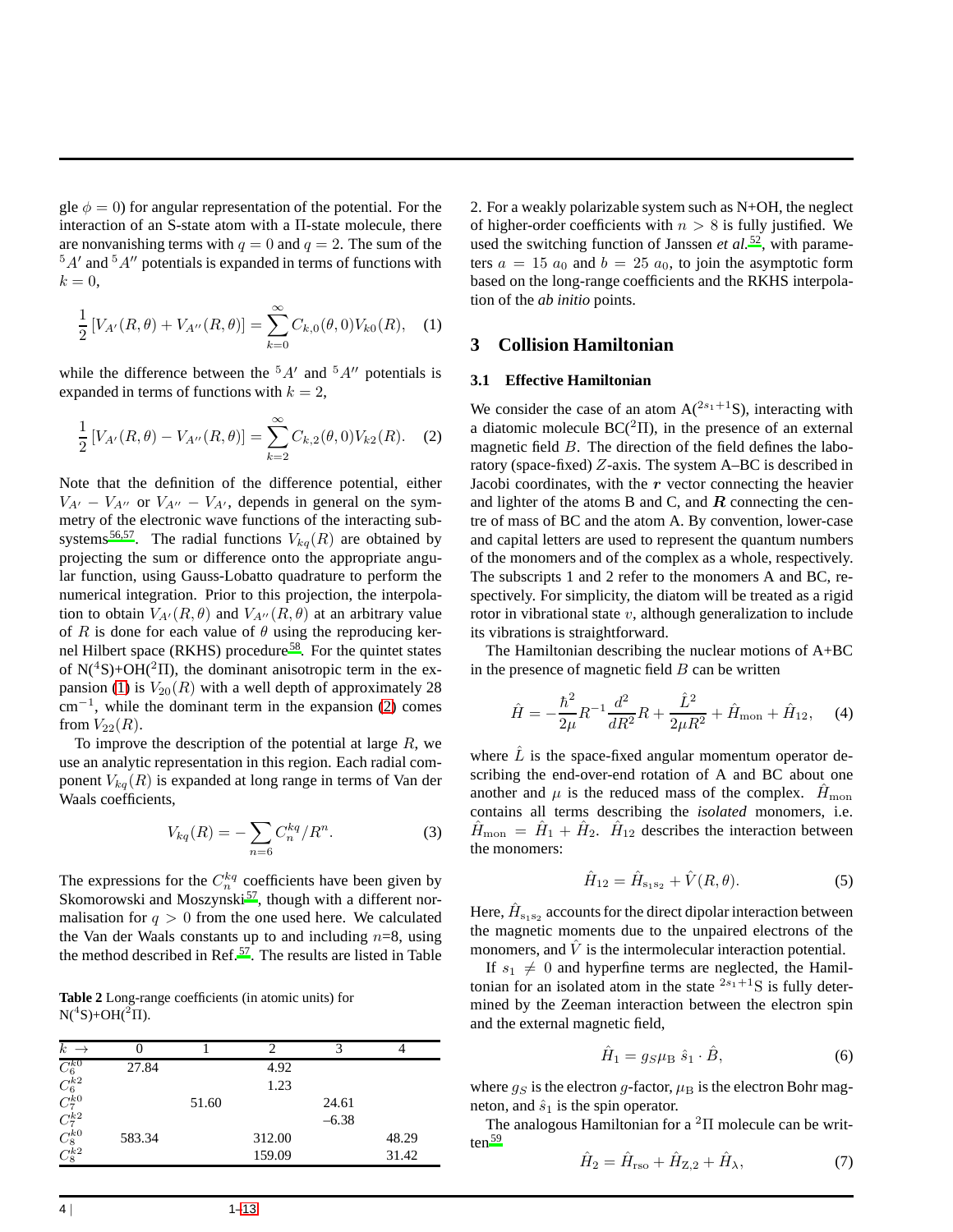where the rotational and spin-orbit contributions within the Π state are collapsed into the first term,

$$
\hat{H}_{\text{rso}} \equiv B_v \,\hat{n}^2 + A_v \,\hat{l} \cdot \hat{s}_2. \tag{8}
$$

 $B_v$  and  $A_v$  are the molecular rotational and spin-orbit constants, respectively, and  $\hat{n}$  is the operator of the mechanical rotation of BC, which can be expressed as  $\hat{j} - \hat{l} - \hat{s}_2$ , where  $\hat{j}$ , l and  $\hat{s}_2$  are the operators for the rotational, electronic orbital and spin angular momenta, respectively.  $\hat{H}_{\mathrm{rso}}$  can be rewritten

$$
\hat{H}_{\text{rso}} = (A_v + 2B_v) \hat{l}_z \hat{s}_{2z} \n+ B_v \left[ \hat{j}^2 + \hat{l}^2 + \hat{s}_2^2 - 2\hat{j} \cdot \hat{s}_2 + \hat{l}_z^2 - 2\hat{j}_z \hat{l}_z \right].
$$
\n(9)

The terms  $\hat{l}^2$ ,  $\hat{s}_2^2$  and  $\hat{l}_z^2$  simply shift all the levels by a constant amount and are omitted below. The term  $\hat{H}_{\lambda}$ , responsible for the Λ-doubling of the rotational levels of BC, is represented by the effective Hamiltonian

<span id="page-4-0"></span>
$$
\hat{H}_{\lambda} = \sum_{q=\pm 1} e^{-2iq\phi_r} \left[ -q_v \mathcal{T}_{2q}^2(\hat{\jmath}, \hat{\jmath}) + (p_v + 2q_v) \mathcal{T}_{2q}^2(\hat{\jmath}, \hat{s}_2) \right],
$$
\n(10)

where  $\phi_r$  is the azimuthal angle associated with the electron orbital angular momentum about the molecular axis defined by r, while  $p_v$  and  $q_v$  are empirical parameters. In Eq. [\(10\)](#page-4-0), the second-rank tensor  $T_q^2$  that couples two vectors  ${\bf k}_1$  and  ${\bf k}_2$ is defined as

$$
T_q^2(\mathbf{k}_1, \mathbf{k}_2) = \sum_{q_1, q_2} \langle 1, q_1; 1, q_2 | 2, q \rangle T_{q_1}^1(\mathbf{k}_1) T_{q_2}^1(\mathbf{k}_2), \quad (11)
$$

where  $\langle 1, q_1; 1, q_2|2, q \rangle$  is a Clebsch-Gordan coefficient and the first-rank tensor components are  $T_0^1(\mathbf{k}) = \mathbf{k}_z$  and  $T_{\pm 1}^1(\mathbf{k}) = \pm (k_x \pm i k_y)/\sqrt{2}$ . If only the electron spin and orbital contributions are taken into account, the Zeeman term is

$$
\hat{H}_{Z,2} = g_S \mu_B \hat{s}_2 \cdot \hat{B} + g'_L \mu_B \hat{l} \cdot \hat{B},\tag{12}
$$

where  $g'_{L}$  is the orbital g-factor. For diatomic molecules of multiplicity higher than 2 (for example  ${}^{3}$  II), an additional term describing the intramolecular spin-spin interaction must be included in the monomer Hamiltonian [\(7\)](#page-3-2).

The spin-spin dipolar interaction can conveniently be written  $59$ :

$$
\hat{H}_{s_1s_2} = -g_S^2 \mu_B^2 (\mu_0/4\pi) \sqrt{6} \sum_q (-1)^q \, \mathrm{T}_q^2(\hat{s}_1, \hat{s}_2) \, \mathrm{T}_{-q}^2(\mathbf{C}),\tag{13}
$$

with  $T_q^2(C) = C_{2,q}(\theta, \phi) R^{-3}$ , where  $C_{2,q}(\theta, \phi)$  is a spherical harmonic function in the Racah normalization and  $(R, \theta, \phi)$ is the set of relative spherical coordinates of the 'composite' atomic and diatomic electronic spins in the space-fixed frame.  $\mu_0$  is the magnetic permeability of the vacuum.

#### **3.2 Basis sets and matrix elements**

The state of the BC molecule can conveniently be described using Hund's case (a) basis functions  $|\lambda; s_2 \sigma_2; j \omega m_j \rangle$ , where  $s_2$  is the electron spin with projection  $\sigma_2$  onto the molecular axis (body-fixed z axis),  $\lambda$  is the (signed) projection of the electronic orbital angular momentum onto the molecular axis, and j is the angular momentum of BC with projections  $\omega$  onto the molecular axis and  $m_i$  onto the space-fixed Z-axis. For the body-fixed projections we have  $\omega = \lambda + \sigma$ . The state of the atom is characterized by the electronic spin function  $|s_1m_{s_1}\rangle$ . The basis set used here for the A–BC collision system is constructed as  $|s_1 m_{s_1} \rangle | \lambda; s_2 \sigma_2; j \omega m_j \rangle | L M_L \rangle$ , where  $|LM_L\rangle$  are functions describing the relative motion of A and BC in the space-fixed reference frame.

In the presence of a magnetic field, the conserved quantities are the projection  $M_{\text{tot}}$  of the total angular momentum,  $M_{\text{tot}} = m_{s_1} + m_j + M_L$ , and the total parity  $P$ . An electric field would mix states of different total parity. In the absence of an electric field it is most efficient to use a parity-adapted basis set,  $|s_1 m_{s_1} \rangle |s_2;j \bar{\omega} m_j \epsilon \rangle |LM_L\rangle$ , with

<span id="page-4-1"></span>
$$
|s_2;j\bar{\omega}m_j\epsilon\rangle \equiv \frac{1}{\sqrt{2}} \Big[ |1; s_2\sigma_2;j\bar{\omega}m_j\rangle + \epsilon(-1)^{j-s_2} |1; s_2 - \sigma_2;j - \bar{\omega}m_j\rangle \Big], \tag{14}
$$

where  $\bar{\omega} \equiv |\omega|$ ,  $\sigma_2 = \bar{\omega} - 1$  and  $\epsilon = \pm 1$ . In this basis set, the parity of BC is  $p_2 = \epsilon (-1)^{j-s_2}$ , and that of the triatomic system is  $\mathcal{P} = p_1 p_2 (-1)^L$ . The matrix elements of  $\hat{L}^2$  and  $\hat{H}_1$  are diagonal, and given by  $\hbar^2 L(L+1)$  and  $g_S \mu_B m_{s_1} B$ , respectively.

We next give the matrix elements of all terms in the Hamiltonian of Eq. [\(4\)](#page-3-3), although only those involving the atomic spin are new in the present work. The terms that do not involve atomic spin are the same as for collisions with a closedshell atom and were previously given by Tscherbul *et al.* [33](#page-12-15). However, the published version of Ref.<sup>[33](#page-12-15)</sup> contains a number of typographical errors, so we report the correct expressions here.

The matrix elements of the molecular rotation/spin-orbit operator are

$$
\langle s_2; j\bar{\omega}m_j\epsilon | \hat{H}_{\text{rso}} | s_2; j\bar{\omega}'m_j\epsilon \rangle
$$
  
=  $\delta_{\bar{\omega}\bar{\omega}'} \Big\{ (A_v + 2B_v)(\bar{\omega} - 1) + B_v [j(j+1) - 2\bar{\omega}^2] \Big\}$   
-  $B_v \Big[ \delta_{\bar{\omega}\bar{\omega}'-1} \alpha_-(j, \bar{\omega}') \alpha_-(s_2, \bar{\omega}' - 1) + \delta_{\bar{\omega}\bar{\omega}'+1} \alpha_+(j, \bar{\omega}') \alpha_+(s_2, \bar{\omega}' - 1) \Big],$  (15)

where we use  $\alpha_{\pm}(j,m) \equiv \sqrt{j(j+1) - m(m \pm 1)}$  both to simplify the equations and to ease comparison with Ref.<sup>[33](#page-12-15)</sup>. The off-diagonal terms on the right-hand side connect different spin-orbit manifolds related by  $\bar{\omega}' = \bar{\omega} \pm 1$ .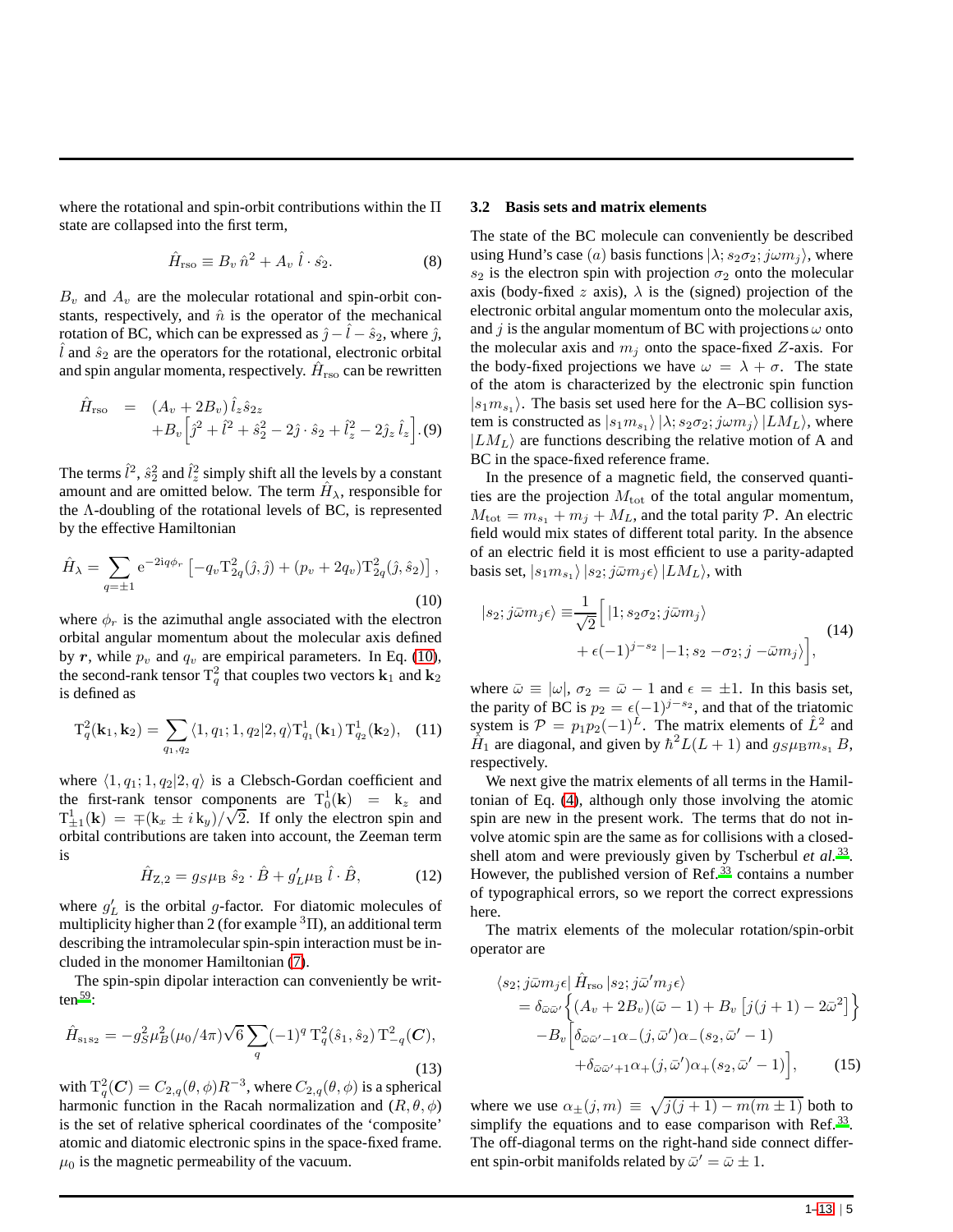#### The Λ-doubling matrix elements are

$$
\langle s_2; j\bar{\omega}m_j\epsilon | \hat{H}_\lambda | s_2; j\bar{\omega}'m_j\epsilon \rangle = \frac{1}{2}\epsilon(-1)^{j-s_2}\alpha_-(j,\bar{\omega}')
$$
  
 
$$
\times \left[ \delta_{\bar{\omega}2-\bar{\omega}'}q_v\alpha_-(j,\bar{\omega}'-1) - \delta_{\bar{\omega}1-\bar{\omega}'}(p_v+2q_v)\alpha_+(s_2,\bar{\omega}'-1) \right]
$$
(16)

and also couple states with different  $\bar{\omega}$ . For a <sup>2</sup>II molecule, the first factor inside the square brackets mixes the 1/2 and 3/2 states, while the second is non-zero only for  $\bar{\omega} = \bar{\omega}' = 1/2$ .

The matrix elements of the Zeeman interaction for the molecule BC are

$$
\langle s_2; j\bar{\omega}m_j\epsilon | \hat{H}_{Z,2} | s_2; j'\bar{\omega}'m_j\epsilon \rangle
$$
  
=  $\mu_{\rm B}B(-1)^{m_j-\bar{\omega}'} \left[ (2j+1)(2j'+1) \right]^{1/2} \begin{pmatrix} j & 1 & j' \\ m_j & 0 & -m_j \end{pmatrix}$   
 $\times \left[ gs \frac{\alpha_+(s_2, \bar{\omega}'-1)}{\sqrt{2}} \begin{pmatrix} j & 1 & j' \\ \bar{\omega} & -1 & -\bar{\omega}' \end{pmatrix} - gs \frac{\alpha_-(s_2, \bar{\omega}'-1)}{\sqrt{2}} \right]$   
 $\times \begin{pmatrix} j & 1 & j' \\ \bar{\omega} & 1 & -\bar{\omega}' \end{pmatrix} + \left[ gs(\bar{\omega}-1) + g'_L \right] \begin{pmatrix} j & 1 & j' \\ \bar{\omega} & 0 & -\bar{\omega}' \end{pmatrix} \Bigg],$   
(17)

and mix both different rotational and different spin-orbit states.

To determine the matrix elements of the spin-spin dipolar interaction it is natural to expand the second-rank tensor  $T^2(\hat{s}_1, \hat{s}_2)$  as a linear combination of the products of the space-fixed components of first-rank tensors  $T_{p_1}^1(\hat{s}_1)$  and  $T_{p_2}^1(\hat{s}_2)$ . The matrix elements of  $T_{p_1}^1(\hat{s}_1)$  can be calculated directly in our basis set, while for  $\mathrm{T}_{p_2}^1(\hat{s}_2)$  we first need to transform from the space- to the body-fixed frame,

$$
T_{p_2}^1(\hat{s}_2) = \sum_q \mathcal{D}_{p_2q}^{(1)*}(\Omega) T_q^1(\hat{s}_2),\tag{18}
$$

where  $\mathcal{D}_{KM}^J$  is a Wigner rotation matrix and  $\Omega$  represents the Euler angles for the transformation. The matrix elements in the primitive basis set are

$$
\langle LM_{L}; \lambda; s_{2}\sigma_{2}; j\omega m_{j}; s_{1}m_{s_{1}}|\hat{H}_{s_{1}s_{2}}|s_{1}m'_{s_{1}}; \lambda; s_{2}\sigma'_{2}; j'\omega'm'_{j}; L'M'_{L}\rangle
$$
  
\n
$$
= -\sqrt{30}\lambda_{s_{1}s_{2}}(R)(-1)^{s_{1}-m_{s_{1}}+s_{2}-\sigma_{2}+m_{j}-\omega-M_{L}}
$$
  
\n
$$
\times [s_{1}(s_{1}+1)s_{2}(s_{2}+1)(2s_{1}+1)(2s_{2}+1)(2j+1)(2j'+1)]^{1/2}
$$
  
\n
$$
\times [(2L+1)(2L'+1)]^{1/2} \begin{pmatrix} L & 2 & L' \\ 0 & 0 & 0 \end{pmatrix}
$$
  
\n
$$
\times \sum_{p_{1},p_{2},q} \begin{pmatrix} 1 & 1 & 2 \\ p_{1} & p_{2} & -p \end{pmatrix} \begin{pmatrix} s_{1} & 1 & s_{1} \\ -m_{s_{1}} & p_{1} & m'_{s_{1}} \end{pmatrix}
$$
  
\n
$$
\times \begin{pmatrix} s_{2} & 1 & s_{2} \\ -\sigma_{2} & q & \sigma'_{2} \end{pmatrix} \begin{pmatrix} j & 1 & j' \\ -m_{j} & p_{2} & m'_{j} \end{pmatrix}
$$
  
\n
$$
\times \begin{pmatrix} j & 1 & j' \\ -\omega & q & \omega' \end{pmatrix} \begin{pmatrix} L & 2 & L' \\ -M_{L} & -p & M'_{L} \end{pmatrix},
$$
  
\n(19)

and the corresponding matrix elements in the parity-adapted basis set are

$$
\langle LM_{L}; s_{2}; j\bar{\omega}m_{j}\epsilon; s_{1}m_{s_{1}} | \hat{H}_{s_{1}s_{2}} | s_{1}m'_{s_{1}}; s_{2}; j'\bar{\omega}'m'_{j}\epsilon; L'M'_{L} \rangle
$$
  
\n
$$
= \sqrt{30}\lambda_{s_{1}s_{2}}(R)(-1)^{s_{1}-m_{s_{1}}+s_{2}+m_{j}+2\bar{\omega}-M_{L}}
$$
  
\n
$$
\times [s_{1}(s_{1}+1)(2s_{1}+1)s_{2}(s_{2}+1)(2s_{2}+1)(2j+1)(2j'+1)]^{1/2}
$$
  
\n
$$
\times [(2L+1)(2L'+1)]^{1/2} \begin{pmatrix} L & 2 & L' \\ 0 & 0 & 0 \end{pmatrix}
$$
  
\n
$$
\times \sum_{p_{1},p_{2},q} \begin{pmatrix} 1 & 1 & 2 \\ p_{1} & p_{2} & -p \end{pmatrix} \begin{pmatrix} s_{1} & 1 & s_{1} \\ -m_{s_{1}} & p_{1} & m'_{s_{1}} \end{pmatrix}
$$
  
\n
$$
\times \begin{pmatrix} s_{2} & 1 & s_{2} \\ -\bar{\omega}+1 & q & \bar{\omega}'-1 \end{pmatrix} \begin{pmatrix} j & 1 & j' \\ -m_{j} & p_{2} & m'_{j} \end{pmatrix}
$$
  
\n
$$
\times \begin{pmatrix} j & 1 & j' \\ -\bar{\omega} & q & \bar{\omega}' \end{pmatrix} \begin{pmatrix} L & 2 & L' \\ -M_{L} & -p & M'_{L} \end{pmatrix},
$$
  
\n(20)

where  $p \equiv p_1 + p_2$ ,  $\lambda_{s_1 s_2}(R) = E_h a_0^3 \alpha^2 / R^3$  is the Rdependent spin-spin dipolar coupling constant and  $\alpha \approx 1/137$ is the fine-structure constant.

Finally, the matrix elements of the interaction potential are

$$
\langle LM_L; s_2; j\bar{\omega}m_j\epsilon | \hat{V} | s_2; j'\bar{\omega}'m_j'\epsilon'; L'M'_L \rangle
$$
  
=  $(-1)^{m_j - \bar{\omega}' - M_L} [(2j + 1)(2j' + 1)(2L + 1)(2L' + 1)]^{1/2}$   
 $\times \sum_{k,m_k} \frac{1}{2} \left[ 1 + \epsilon \epsilon' (-1)^k \right] (-1)^{m_k} \begin{pmatrix} j & k & j' \\ m_j & m_k & -m_j' \end{pmatrix}$   
 $\times \begin{pmatrix} L & k & L' \\ 0 & 0 & 0 \end{pmatrix} \begin{pmatrix} L & k & L' \\ -M_L & m_k & M'_L \end{pmatrix}$   
 $\times \begin{bmatrix} j & k & j' \\ \bar{\omega} & 0 & -\bar{\omega}' \end{bmatrix} V_{k0}(R)$   
 $- (1 - \delta_{\bar{\omega}\bar{\omega}'} ) \epsilon' \begin{pmatrix} j & k & j' \\ \bar{\omega} & -2 & \bar{\omega}' \end{pmatrix} V_{k2}(R) \end{bmatrix},$  (21)

where  $V_{k0}(R)$  and  $V_{k2}(R)$  are the radial strength functions of Eqs. [\(1\)](#page-3-0) and [\(2\)](#page-3-1). It is readily seen that states belonging to the same spin-orbit manifold are coupled through the 'average' of the  $A'$  and  $A''$  potential surfaces, while those of different manifolds are connected through their difference. In addition, the factor  $\frac{1}{2} \left[ 1 + \epsilon \epsilon' (-1)^k \right]$  guarantees that states of the *same* monomer parity are connected by terms  $V_{ka}(R)$  with *even* k, while those with *odd* k couple rotational levels of *opposite* parity. It follows from this that a strong parity-conserving propensity rule for transitions involving different spin-orbit manifolds can be expected.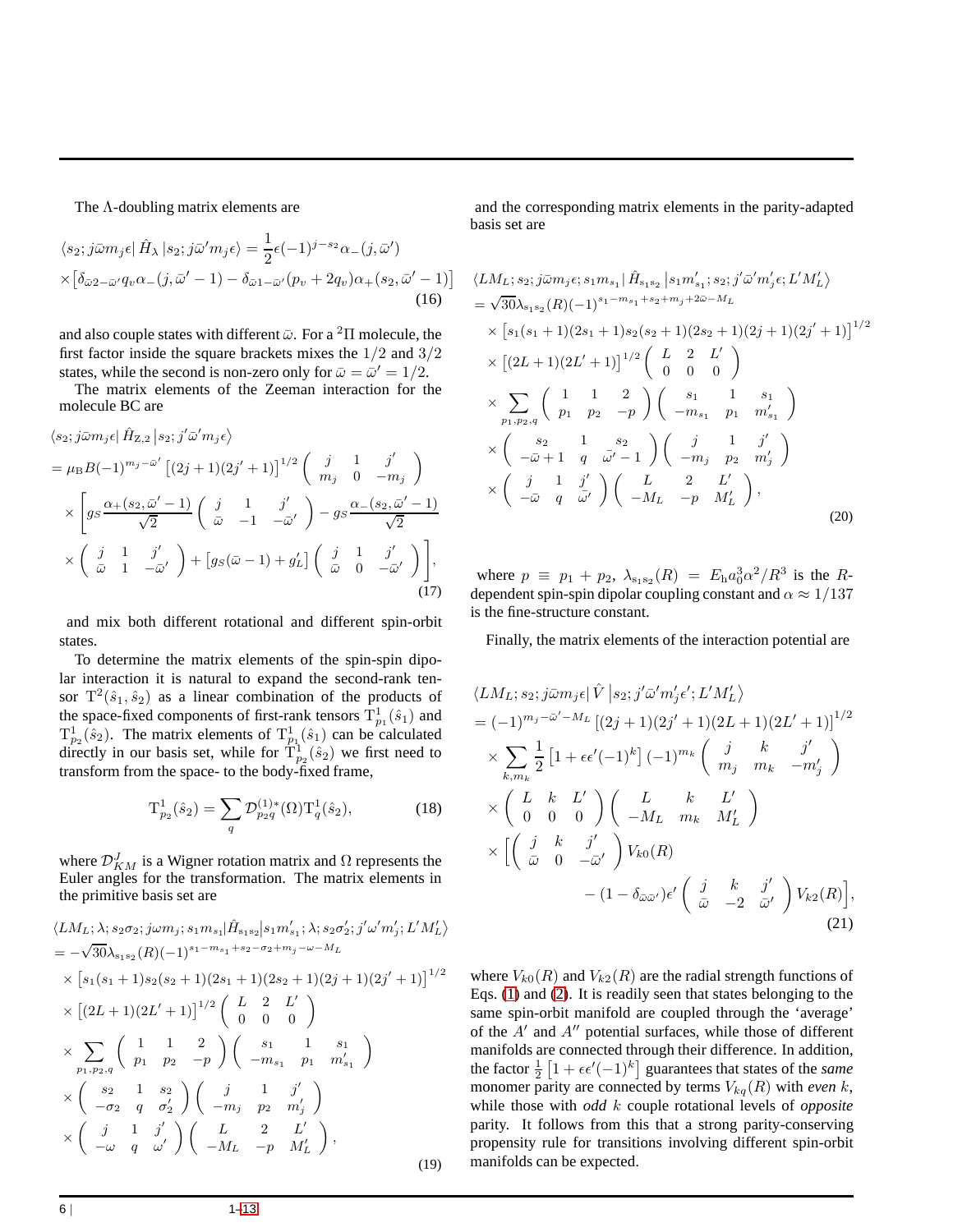## **4 Dynamical calculations**

## **4.1 Computational details**

Expanding the Schrödinger equation with the Hamiltonian of Eq. [\(4\)](#page-3-3) in the parity-adapted basis set [\(14\)](#page-4-1) yields a set of coupled differential equations. We have written a plug-in for the MOLSCAT general-purpose quantum molecular scattering package [60](#page-12-37) to implement the matrix elements described above for collisions between an open-shell S-state atom and a <sup>2</sup>Π-state molecule in a magnetic field. We solved the coupled equations numerically using the hybrid propagator of Alexan-der and Manolopoulos<sup>[61](#page-12-38)</sup>, propagating from  $R_{\text{min}} = 4 a_0$  to  $R_{\text{mid}} = 25 a_0$  using a fixed-step log-derivative propagator with interval size 0.02  $a_0$  and from  $R_{\text{mid}}$  to  $R_{\text{max}} = 800 a_0$ using a variable-step log-derivative propagator based on Airy functions. MOLSCAT applies scattering boundary conditions at  $R_{\text{max}}$  to extract scattering S-matrices, which are then used to calculate elastic and inelastic cross sections.

Values of the OH molecular constants in the monomer Hamiltonian were taken from Refs. [62](#page-12-39)[,63](#page-12-40). After performing numerous test calculations, we decided to include basis functions with  $j \leq 9/2$  and  $L \leq 8$ , which gives convergence of the cross sections to within approximately 1%.

## **4.2 Results**

The lowest rotational state of OH in its ground  $X<sup>2</sup>$ II state at zero field is a  $\Lambda$  doublet with  $j = 3/2$ . The doublet consists of two states, referred to as  $e$  and  $f$ , which have opposite parity and are separated by 0.059 cm<sup>-1</sup>, with  $|j = 3/2, e\rangle$ being the ground state. A magnetic field splits each component of the doublet into four states differing by the projection of the angular momentum  $m_i$  on the field axis ( $m_i =$  $3/2$ ,  $1/2$ ,  $-1/2$ ,  $-3/2$ ). For the N atom in its <sup>4</sup>S ground state, a magnetic field produces four Zeeman levels, with spin projections  $m_{s_1} = 3/2$ , 1/2,  $-1/2$  and  $-3/2$ . The combination of 8 Zeeman levels of OH with 4 of the N atom yields 32 asymptotic levels (thresholds), as shown in Fig. [2.](#page-6-0) In principle, even at zero field each of the levels is further split due to hyperfine interactions, although in the present work hyperfine effects are neglected for simplicity.

N and OH can both be magnetically trapped in their spinstretched states, with  $m_{s_1} = 3/2$  and  $m_j = 3/2$ , respectively. There are two such states for OH, originating from the e and f components of the  $\Lambda$  doublet. We choose the initial state to be  $|m_{s_1} = 3/2\rangle |m_j = 3/2, e\rangle$ , shown with a red line in Fig. [2.](#page-6-0) This is likely to be more favourable for sympathetic cooling than  $|m_{s_1} = 3/2\rangle |m_i = 3/2, f\rangle$  (shown with a solid blue line in Fig. [2\)](#page-6-0), because there are fewer inelastic channels open for Zeeman relaxation at low collision energies. In particular, we avoid transitions between the two fully spin-stretched states, from  $|m_{s_1}| = 3/2$  $|m_j| = 3/2, f$  to

<span id="page-6-0"></span>

**Fig. 2** Energy levels of noninteracting  $N({}^4S) + OH(X^2\Pi, i = 3/2)$ in a magnetic field. The solid red and blue lines indicates the spin-stretched low-field-seeking states  $|m_{s_1} = 3/2\rangle|m_j = 3/2, e\rangle$ (red) and  $|m_{s_1} = 3/2\rangle |m_j = 3/2, f\rangle$  (blue). The dotted blue line shows state  $|m_{s_1} = 3/2\rangle |m_j = 1/2, f\rangle$ .

 $|m_{s_1} = 3/2\rangle|m_j = 3/2, e\rangle$ , at collision energies below about 85 mK. The only centrifugal suppression in such a process, even for an incoming s wave  $(L_i = 0, M_{L,i} = 0)$  is due to a p-wave barrier in the outgoing channel ( $L_f = 1, M_{L,f} = 0$ ) with a height of only 11 mK, necessitated by the change in OH monomer parity.

The interaction between collision partners that are initially in fully spin-stretched states takes place almost entirely on the quintet (high-spin) potential energy surfaces. A full description of exit channels in which  $m_{s_1} + m_j$  has changed requires triplet surfaces, but including these explicitly would be computationally prohibitively expensive. In the present work, we effectively approximate the triplet potential surfaces with the corresponding quintet ones. This approximation is closely analogous to that used for N+NH in ref.<sup>[44](#page-12-25)</sup>.

In a low-energy inelastic collision, the quantum state of at least one of the colliding species changes and kinetic energy is released. There are two main mechanisms that produce inelasticity in ultracold collisions of an open-shell Sstate atom with a molecule in a  ${}^{2}$ Π state. The first is direct coupling through the anisotropy of the interaction potential, which drives transitions to states with the molecular quantum number  $m_i$  reduced by at least 1 and the atomic spin projection  $m_{s_1}$  unchanged. This mechanism is also present in col-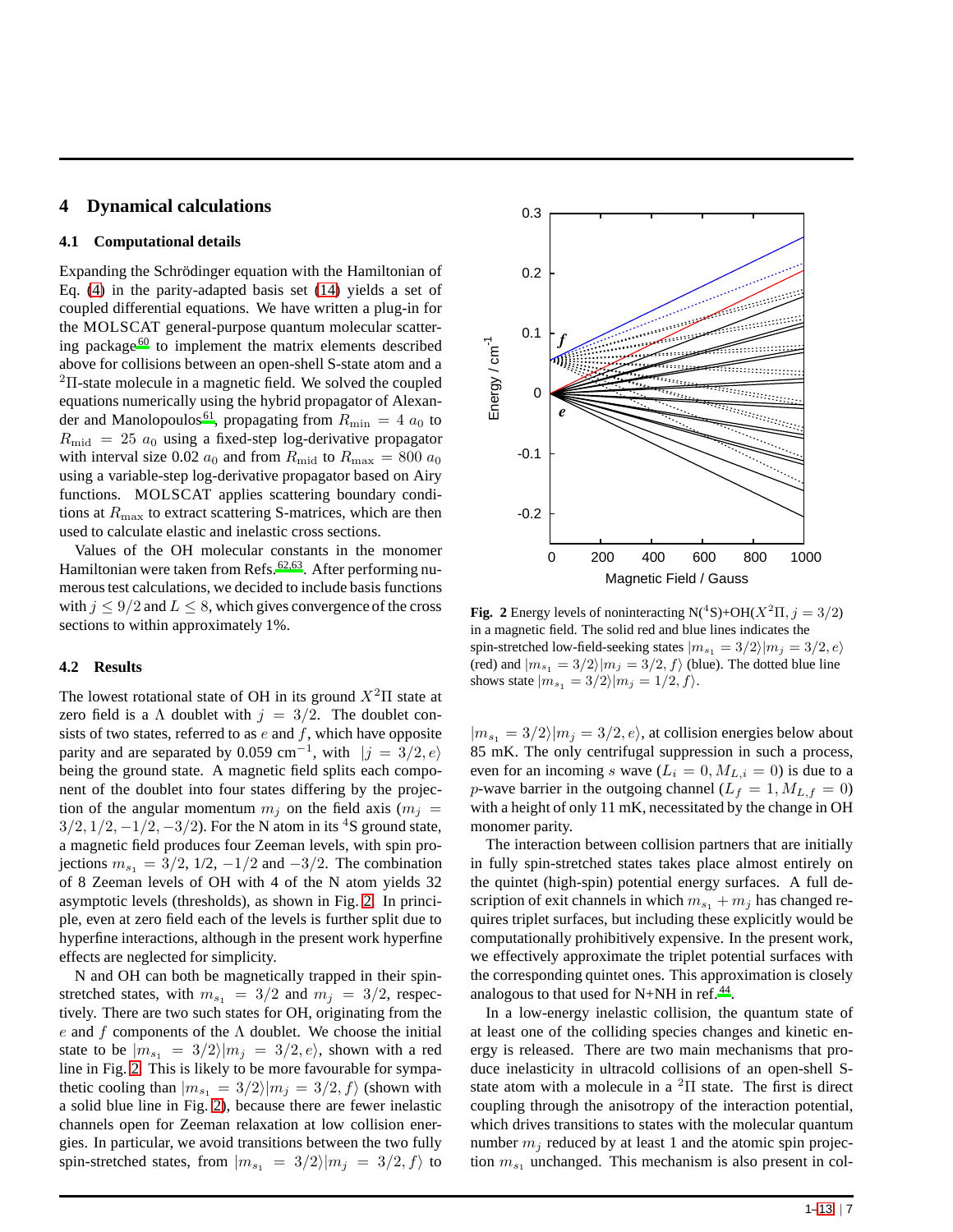<span id="page-7-0"></span>

**Fig. 3** Elastic and total inelastic cross sections for N+OH scattering at different magnetic field strengths B. The elastic cross section is almost unaffected by the field strength and is shown only for  $B = 10$  G.

lisions between a closed-shell atom and a <sup>2</sup>Π molecule and has been described by Tscherbul et al.<sup>[33](#page-12-15)</sup>. The second mechanism arises from coupling by the spin-spin dipolar interaction  $\hat{H}_{s_1s_2}$ . Here, the final Zeeman state may have quantum numbers  $m_j$  and  $m_{s_1}$  reduced by at most one. Such processes are also present in collisions of an open-shell S-state atom with <sup>2</sup> $\Sigma$  or <sup>3</sup> $\Sigma$  molecules, or indeed between two alkalimetal atoms. Collisions of spin-polarized S-state atoms with  $2\Pi$  molecules thus combine two direct mechanisms for coupling between different Zeeman levels.

The most important contribution to coupling by the interaction potential comes from the anisotropic term  $V_{20}(R)$ , which induces direct transitions from the OH state  $|m_i = 3/2, e\rangle$ to  $|m_j = 1/2, e\rangle$  and  $|m_j = -1/2, e\rangle$ . This occurs even in the s-wave regime  $(L_i = 0)$ . An s-wave collision in which  $m_{s_1} + m_j$  decreases requires  $M_{L,f} > 1$  to conserve  $M_{\text{tot}}$ . If the monomer parity is unchanged, conservation of total parity then requires  $L_f \geq 2$ . There is thus a centrifugal barrier in the outgoing channel, which suppresses the inelastic cross sections for low collision energies and low fields. For N+OH, the centrifugal barriers are relatively high due to the low reduced mass and small  $C_6^{00}$  coefficient: the height of the d-wave barrier is 71 mK.

Fig. [3](#page-7-0) shows the cross sections for Zeeman relaxation in collisions of OH( $X^2\Pi$ ,  $|m_j = 3/2, e\rangle$ ) with N(<sup>4</sup>S,  $|m_{s_1} = 3/2\rangle$ ) for magnetic field strengths  $B = 10$ , 100, 500 and 1000 G. At low collision energies (below 0.1 mK), the cross sections behave according to the Wigner threshold laws<sup>[64](#page-12-41)</sup>: the elastic cross section is constant, while the total inelastic cross section grows with decreasing energy as  $E^{-1/2}$ . The elastic cross section is almost unaffected by the magnetic field. At ultralow collision energies, the inelastic cross sections are suppressed due to centrifugal barriers in the outgoing channels, and the total inelastic cross section grows with increasing field because the increasing kinetic energy release helps overcome these barriers. For example, the energy released by relaxation to the state  $|m_{s_1} = 3/2\rangle |m_j = -1/2, e\rangle$  at a field of 560 G is sufficient to overcome the  $d$ -wave barrier, and Fig. [3](#page-7-0) shows how the inelastic cross section is enhanced for fields of 500 G and higher in the s-wave regime. For collision energies between 4 mK and 80 mK, both the elastic and inelastic cross sections feature numerous resonances, mostly Feshbach resonances due to coupling with higher-energy closed channels.

As discussed above, there are two mechanisms driving transitions between different Zeeman levels, one driven by the spin-spin dipolar term  $\hat{H}_{s_1s_2}$  and the other driven by the anisotropy of the intermolecular potential  $V_{kq}(R)$ . The mechanism involving  $\hat{H}_{s_1s_2}$  dominates for low fields (10 G and below) and in the s-wave regime. For higher fields (100 G and

<span id="page-7-1"></span>

**Fig. 4** Comparison of the total inelastic cross sections (upper panel) and the s-wave contributions to them (lower panel) for N+OH, obtained with the spin-spin dipolar interaction included or neglected in the Hamiltonian, for magnetic fields  $B = 10$  and 100 G.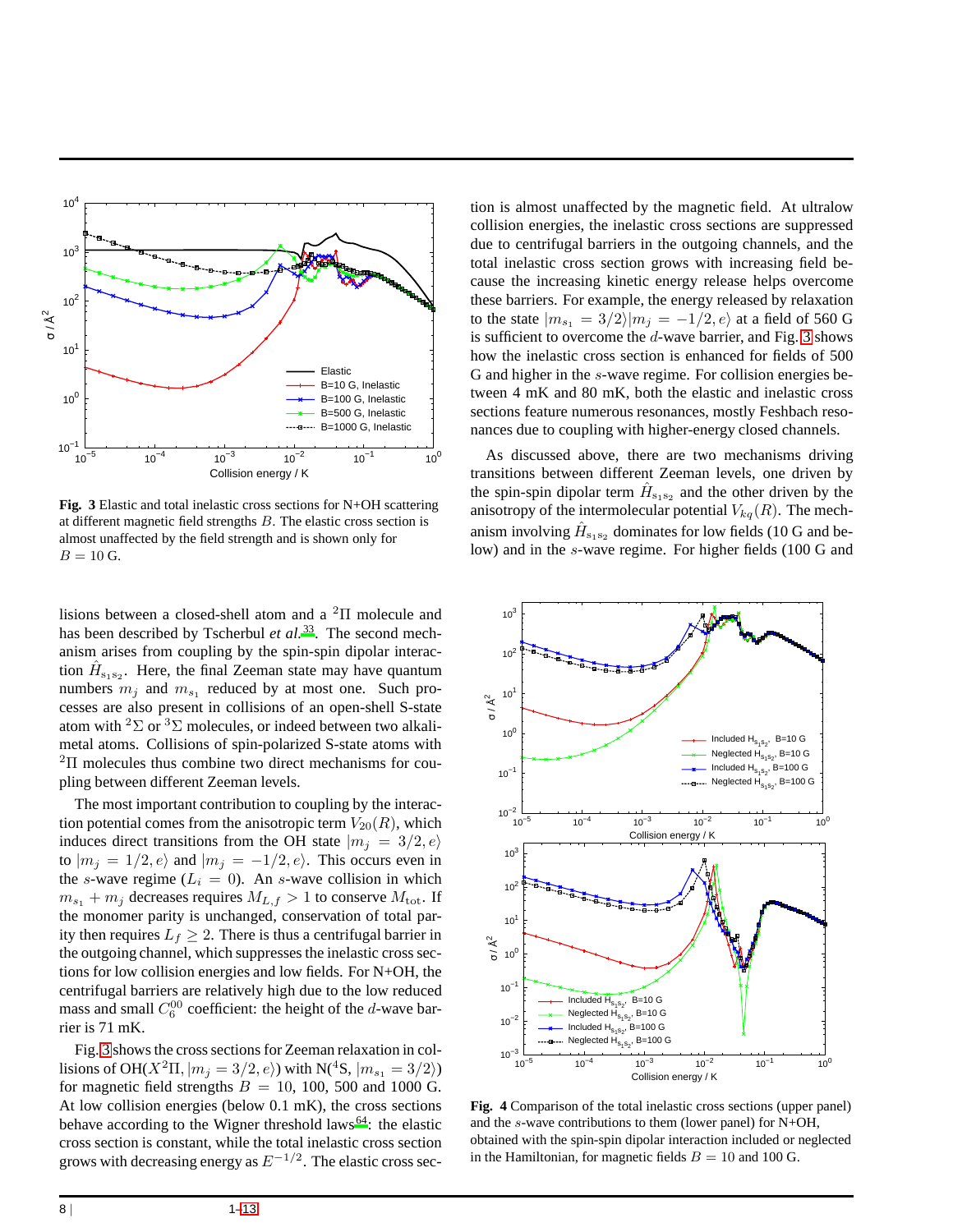<span id="page-8-0"></span>

**Fig. 5** Comparison of the s wave total inelastic cross sections for N+OH with those obtained with either the spin-spin dipolar term or the anisotropy of the interaction potential neglected. Left-hand panel:  $B = 10$  G; right-hand panel:  $B = 100$  G.

above), the opposite is true and the relaxation is driven by  $V_{kq}(R)$ . Fig. [4](#page-7-1) shows the integral cross sections and the swave contribution for the two lowest fields (10 and 100 G), with the  $\hat{H}_{s_1s_2}$  term in the Hamiltonian included or neglected. Fig. [5](#page-8-0) compares the s-wave contributions for the same two fields with those obtained by neglecting either the spin-spin dipolar term  $\hat{H}_{s_1s_2}$  or all the anisotropic terms  $V_{kq}(R)$ . At 10 G,  $\hat{H}_{s_1s_2}$  greatly enhances inelastic processes in the ultracold regime: at  $10^{-5}$  K, the enhancement is almost two orders of magnitude. However, for  $B = 100$  G,  $V_{kq}(R)$  is dominant over the whole range of energies.

The way in which the spin-spin dipolar interaction induces transitions between different Zeeman levels is exactly parallel to that described by Janssen *et al.* [65](#page-12-42)[,66](#page-12-43). It is a purely long-range effect caused by narrowly avoided crossings be-

<span id="page-8-1"></span>

**Fig. 6** Pattern of first-order couplings between different Zeeman levels of  $N(^{4}S) + OH(X^{2}\Pi, j = 3/2)$  through the spin-spin dipolar interaction and the anisotropy of the interaction potential, for incoming s wave  $(L_i = 0)$  and outgoing d wave  $(L_f = 2)$ .

tween the potential adiabats at very long range, which enable transitions between Zeeman levels without the need to penetrate centrifugal barriers. In the present case, avoided crossings due to the dipolar term are present between the adiabat asymptotically correlating with the incident s-wave channel  $|m_{s_1} = 3/2\rangle |m_j = 3/2, e\rangle$  and other adiabats correlating with the states  $|m_{s_1} = 3/2\rangle |m_j = 1/2, e\rangle$ ,  $|m_{s_1}| =$  $1/2\langle m_i = 3/2, e \rangle$ , and  $|m_{s_1} = 1/2\rangle |m_i = 1/2, e \rangle$ . The  $p$ -wave and higher- $L$  contributions to the total inelastic cross sections are almost unaffected by the inclusion of  $\hat{H}_{s_1s_2}$  for any field and collision energy. This arises because the longrange avoided crossings for incident channels with centrifugal barriers are energetically inaccessible at low energies.

Channels corresponding to different Zeeman levels are also directly coupled by the anisotropy of the intermolecular potential  $V_{kq}(R)$ . Fig. [6](#page-8-1) shows a schematic illustration of the first-order couplings by  $\hat{H}_{s_1s_2}$  and  $V_{kq}(R)$  for collisions involving an incoming  $s$  wave and outgoing  $d$  waves. Because of this, long-range avoided crossings are present even if we neglect  $\hat{H}_{s_1s_2}$ . However, the effect of the avoided crossings on collision outcomes is much more pronounced for crossings due to  $\hat{H}_{s_1s_2}$  than for those due to  $V_{kq}(R)$ . The latter dies off much faster with R than  $\hat{H}_{s_1s_2}$ , and is one or two orders of magnitude weaker at the positions of the long-range avoided crossings. The ratio of the coupling strengths is approximately  $\hat{H}_{s_1s_2}(R)/V_{20}(R) = E_h \alpha^2/C_6^{20}(R/a_0)^{-3}$ . The avoided crossings for  $B = 10$  G occur at distances ranging from 159 to 342  $a_0$ , corresponding to a ratio  $\hat H_{\text{s}_1\text{s}_2}(R)/V_{20}(R)$  between 10 and 100. It follows from an approximate Landau-Zener model<sup> $67$ </sup> that the probability of ending in a different asymptotic level after a nonadiabatic transition is proportional to the square of the coupling between the diabats if the coupling is relatively small.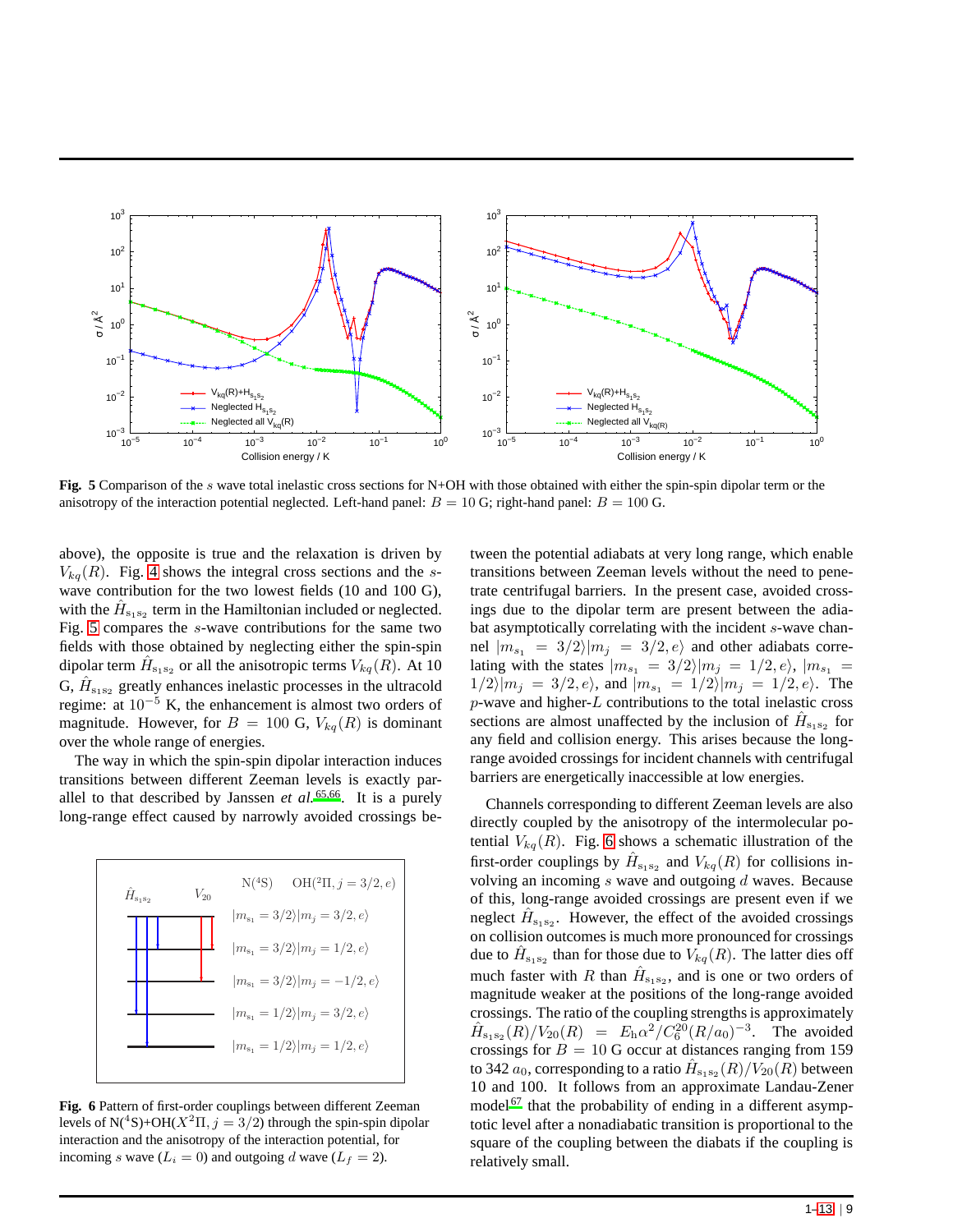<span id="page-9-0"></span>

**Fig. 7** State-to-state inelastic cross sections (s-wave contribution only) for fields of 10 G (upper panel) and 100 G (lower panel).

The interplay between the spin-spin dipolar term and the intermolecular potential terms is also manifested in the stateto-state cross sections. Fig. [7](#page-9-0) shows state-to-state cross sections (s-wave contributions only) for  $B = 10$  G and 100 G. At  $B = 10$  G, in the region where the  $\hat{H}_{s_1 s_2}$  term dominates (below 1 mK), the most important transitions are to states with  $m_j$  or  $m_{s_1}$  quantum numbers reduced by 1, which are those coupled to the incident channel  $|m_{s_1} = 3/2\rangle |m_j = 3/2, e\rangle$ by  $\hat{H}_{s_1s_2}$ , while for collision energies above 1 mK the dominant inelastic channels become  $|m_{s_1} = 3/2\rangle |m_j = 1/2, e\rangle$ and  $|m_{s_1} = 3/2\rangle |m_j = -1/2, e\rangle$ , which are those coupled by  $V_{kq}(R)$ . At  $B = 100$  G, only channels coupled by  $V_{kq}(R)$  are important.

The s-wave cross sections at  $B = 10$  G exhibit two distinct resonant structures: a strong feature near 15 mK and a weaker one around 41 mK. Both are Feshbach resonances caused by coupling to closed channels arising from the  $f$  component of the  $\Lambda$  doublet of OH. The coupling arises almost exclusively from the  $V_{10}(R)$  term in the intermolecular potential, which couples states of different monomer parity. The Feshbach res-

<span id="page-9-1"></span>

**Fig. 8** The lowest adiabatic potential energy curves for  $M_{\text{tot}} = 3$ and  $L_{\text{max}} = 2$  correlating with thresholds with the state of the N atom unchanged ( $|m_{s_1} = 3/2\rangle$ ), at  $B = 10$  G. Two solid horizontal lines indicates the position of the bound states responsible for the two sharp Feshbach resonances in the s and d-wave contribution to the inelastic cross sections.

onance near 15 mK can be attributed to a bound state on the pwave adiabat correlating with the  $|m_{s_1} = 3/2\rangle |m_j = 1/2, f\rangle$ threshold, as shown in Fig. [8.](#page-9-1) This resonance moves to smaller energies with increasing field, because the energy difference between the  $|m_i = 3/2, e\rangle$  and  $|m_i = 1/2, f\rangle$  states (red and dotted blue lines in Fig. [2,](#page-6-0) respectively) decreases as the field increases. For sufficiently large field  $(B > 1200 \text{ G})$ , this resonance will disappear as the  $|m_j = 1/2, f\rangle$  level drops below  $|m_j = 3/2, e\rangle$ . The second Feshbach resonance near 41 mK can be attributed to a bound state on the p-wave adiabat correlating with the  $|m_{s_1} = 3/2\rangle |m_j = 3/2, f\rangle$  threshold. The position of this resonance is almost unaffected by the field strength since the energy difference between the two spin-stretched states,  $|m_j = 3/2, e\rangle$  and  $|m_j = 3/2, f\rangle$ , is independent of magnetic field.

The fact that these are Feshbach (rather than shape) resonances is confirmed by several observations. First, the dwave contributions to the inelastic cross sections show resonant structures at exactly the same energies as the s-wave contribution. Secondly, the positions and shapes of the Feshbach resonances can be reproduced using even the smallest possible basis set that allows inelastic transitions, with  $j \leq 3/2$ ,  $L \leq 2$ , and potential terms  $V_{kq}(R)$ ,  $k \leq 2$ . Thirdly, the presence of the  $V_{10}(R)$  term, which does not couple the incident and outgoing channels directly, is crucial for the existence of the resonances. It is worth noting that no such structure due to Feshbach resonances would be present for collisions involving the initial state  $|m_{s_1} = 3/2\rangle |m_j = 3/2, f\rangle$ , with OH in the upper component of its  $\Lambda$  doublet, since no low-lying closed channels are present in that case. However, molecules in the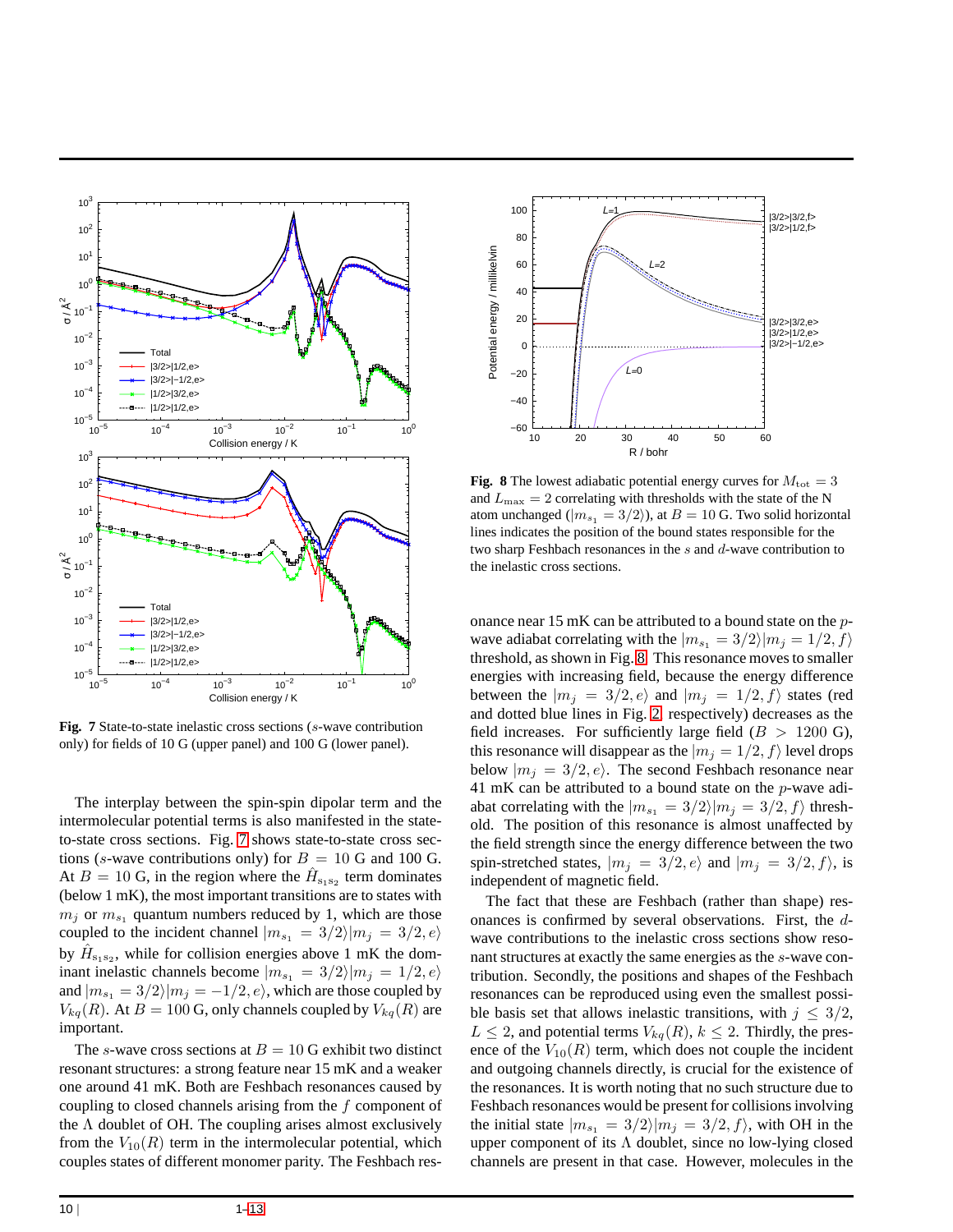<span id="page-10-0"></span>

**Fig. 9** Ratio of elastic to total inelastic cross sections for N+OH at different magnetic fields.

f state are likely to undergo fast relaxation to the  $e$  state in collisions driven directly by  $V_{10}(R)$ .

Fig. [9](#page-10-0) shows the ratio of the elastic to total inelastic cross sections as a function of collision energy. The ratio is not favourable for sympathetic cooling of OH by collision with ultracold N atoms, except at fields below 10 G and collision energies below 1 mK. The cross sections presented here may be compared to those for N(<sup>4</sup>S)+NH(<sup>3</sup> $\Sigma$ <sup>-</sup>) by Żuchowski and Hutson<sup>[44](#page-12-25)</sup>. The ratio of the elastic to inelastic cross sections is at least an order of magnitude lower for N+OH than for N+NH. Two main reasons for this can be identified. First, the spin-stretched component of the rotational ground state of NH  $(^{3}\Sigma^{-}$ ,  $n = 0$ ) is not directly coupled by the potential anisotropy to any other accessible Zeeman level, whereas such a coupling does exist for the ground state of  $OH(^{2}\Pi, j = 3/2)$ (or any other molecule with  $j \ge 1$ ). Secondly, there are lowlying states arising from the f component of the  $\Lambda$  doublet in the OH radical that create many Feshbach resonances and increase the inelasticity. Both effects are particularly strong for collision energies above 10 mK, where the contributions from  $p$  and  $d$  incoming waves to the inelastic cross sections are dominant. For all field strengths, the ratio of elastic to inelastic cross sections at collision energies above 1 mK is more than 10 times larger for N+NH than for N+OH.

## **4.3 Potential dependence**

The results of scattering calculations at ultralow collision energies are in general very sensitive to the details of interaction potentials. To estimate the accuracy of the calculated potential energy surfaces for N+OH, we have carried out additional electronic structure calculations for the geometry corresponding to the global minimum of the potentials at the linear N–OH

geometry. In the aug-cc-pV5Z basis set, the global minimum has a well depth of  $120.9 \text{ cm}^{-1}$ , while in the aug-cc-pV6Z basis set this shifts to  $121.8 \text{ cm}^{-1}$ . Based on these two results, we can estimate the complete basis set limit of the CCSD(T) method to be 122.9 cm<sup>-1</sup>, using the extrapolation formula for correlation energy as given in Ref.<sup>[68](#page-12-45)</sup>. This corresponds to an error estimate of 1.7% for our full potential surfaces using the aug-cc-pV5Z basis set. To estimate the error in the correlation energy obtained from the CCSD(T) method, we have performed full configuration-interaction (FCI) calculations with eight electrons correlated in the cc-pVDZ basis set. The relative contribution of the FCI correction to the CCSD(T) result should only be weakly dependent on the basis set used, so even in the small cc-pVDZ basis set we should obtain a reliable estimate of the FCI valence-valence correlation correction. The FCI correction to the CCSD(T) result accounts for approximately 1.5% of the interaction energy at the global minimum. We can thus estimate the uncertainty of our potential energy surfaces to be 4% at worst.

<span id="page-10-1"></span>

**Fig. 10** Cross sections obtained with the interaction potential scaled by a constant factor,  $V(R) \rightarrow \lambda \cdot V(R)$ , for magnetic field  $B = 10$ G and collision energies of 10  $\mu$ K (upper panel) and 1 mK (lower panel).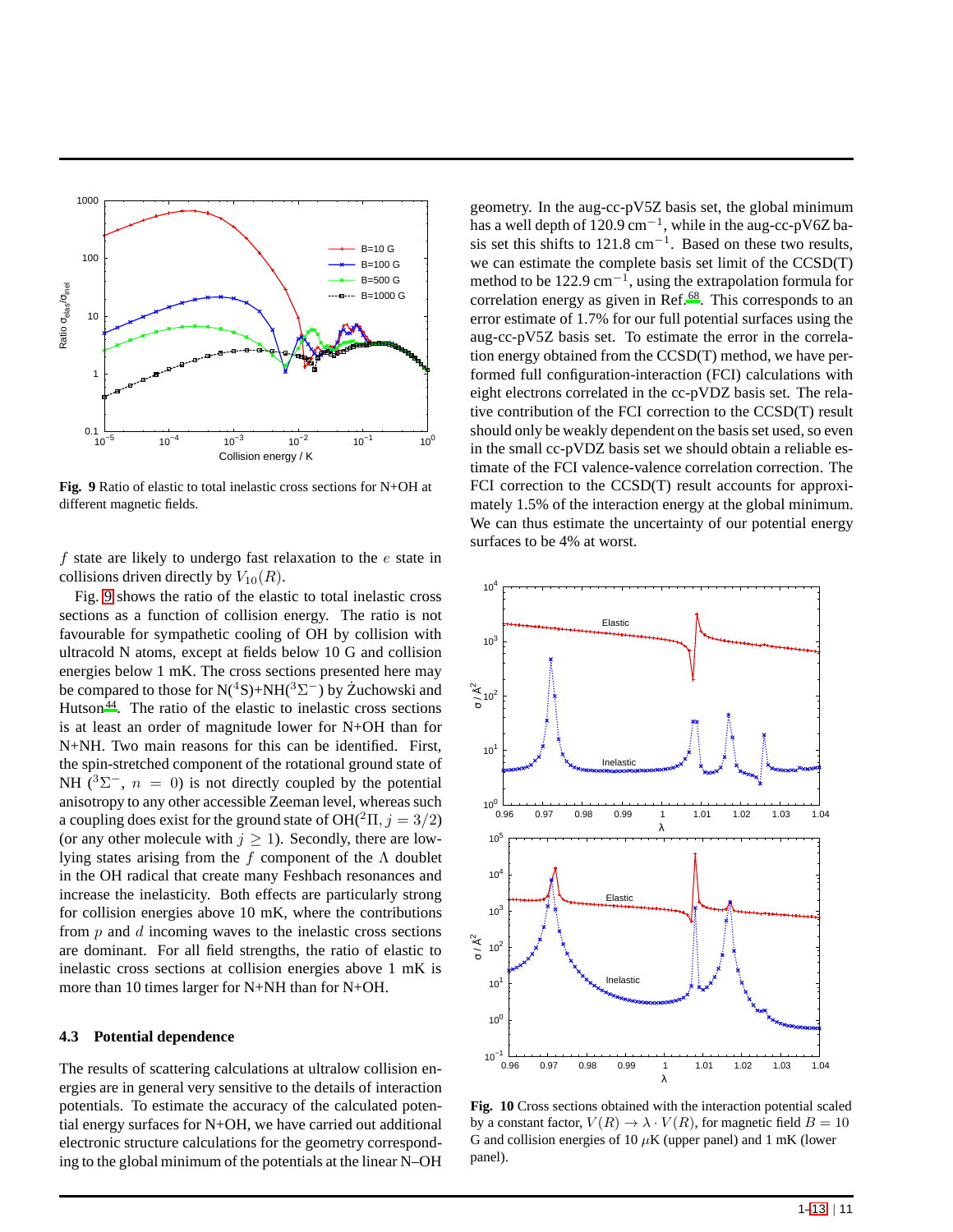To assess the sensitivity of the scattering results to the uncertainty in the interaction potential, we have carried out calculations with the interaction potential scaled by a constant factor  $\lambda$  in the range  $0.96 \leq \lambda \leq 1.04$ , corresponding to the estimated error bounds in the calculated potential energy surfaces. The results at  $B = 10$  $B = 10$  G are shown in Fig. 10 for collision energies of 1 mK and 10  $\mu$ K. The weak dependence of the cross sections on the potential scaling is disturbed by the presence of sharp resonances, which occur when bound states of the N-OH complex cross the incoming threshold (or more precisely the collision energy) as a function of  $\lambda$ . Two of the peaks in the inelastic cross sections, near  $\lambda = 1.010$  and  $\lambda = 1.026$ , can be attributed to the Feshbach resonances in the  $s$  and  $d$  partial-wave contributions discussed above. The two additional peaks at  $\lambda = 0.97$  and  $\lambda = 1.017$ , which broaden substantially with collision energy, are due to shape resonances in the p-wave partial cross section. If the true potential happens to bring one of these resonances close to zero energy, it may change the ratio of elastic to inelastic cross sections quite dramatically. However, Fig. [10](#page-10-1) shows that the resonances occur in quite narrow ranges of  $\lambda$ , so that there is a low probability that the true potential will be such that the ratio of elastic to inelastic cross sections is seriously affected by resonances for collision energies below 1 mK. It may also be noted that the numerical results obtained with the unscaled potential  $(\lambda = 1)$  are fairly typical of the range expected for N+OH on plausible interaction potentials, in the sense that the lowenergy elastic cross section (around 1000  $\AA^2$ ) is close to the value  $\sigma = 4\pi \bar{a}^2 = 712 \text{ Å}^2$  obtained from the mean scattering length  $\bar{a}$  defined by Gribakin and Flambaum<sup>[69](#page-12-46)</sup>.

## **5 Summary and conclusions**

We have presented a theoretical study of the relaxation processes in collisions between an atom in an open-shell S state and a molecule in a  ${}^{2}$ II state, in a magnetic field, using the example of  $N(^4S) + OH(^2\Pi)$ . The transitions between different Zeeman levels in such collisions are driven by two mechanisms: coupling through the spin-spin dipolar term and through the anisotropy of the interaction potential. Both mechanisms are present in first order. The spin-spin dipolar term dominates when both the collision energy and the magnetic field are low, while the anisotropy of the interaction potential dominates at higher energies or fields. In the latter regime, the spin-spin dipolar term can be neglected. Neglecting the dipolar interaction is equivalent to treating the atom as closed-shell, which dramatically reduces the cost of the scattering calculations.

An important general point is that spin relaxation collisions can be driven directly by the anisotropy of the interaction potential for any molecule that has rotational angular momentum. Since the anisotropies of atom-molecule and moleculemolecule interaction potentials are typically quite large, this will often provide an important trap loss mechanism for such states. For molecules in <sup>2</sup>Π states, this is true even for the molecular ground state.

For the case of N+OH, the spin-spin dipolar term dominates at collision energies below about 1 mK and magnetic fields of 10 G or less. In this regime, the ratio of elastic to inelastic cross sections is greater than 100 and thus favourable for sympathetic cooling. However, if either the collision energy or the magnetic field is significantly above this, inelastic processes due to the potential anisotropy dominate and the ratio of elastic to inelastic cross sections falls. This suggests that sympathetic cooling of OH by collisions with N atoms is unlikely to be successful except at collision energies below 1 mK.

# **Acknowledgments**

The authors are grateful to the Polish Ministry of Science and Higher Education (project N N204 215539) and to the UK Engineering and Physical Sciences Research Council for financial support. The collaboration was supported by the EuroQUAM Programme of the European Science Foundation.

# **References**

- <span id="page-11-0"></span>1 M. H. Anderson, J. R. Ensher, M. R. Matthews, C. E. Wieman and E. A. Cornell, *Science*, 1995, **269**, 198–201.
- <span id="page-11-1"></span>2 E. R. Hudson, H. J. Lewandowski, B. C. Sawyer and J. Ye, *Phys. Rev. Lett.*, 2006, **96**, 143004.
- <span id="page-11-2"></span>3 M. R. Tarbutt, J. J. Hudson, B. E. Sauer and E. A. Hinds, *Faraday Discuss.*, 2009, **142**, 37–56.
- <span id="page-11-3"></span>4 S. Tojo, M. Kitagawa, K. Enomoto, Y. Kato, Y. Takasu, M. Kumakura and Y. Takahashi, *Phys. Rev. Lett.*, 2006, **96**, 153201.
- <span id="page-11-4"></span>5 K. Enomoto, M. Kitagawa, S. Tojo and Y. Takahashi, *Phys. Rev. Lett.*, 2008, **100**, 123001.
- <span id="page-11-5"></span>6 P. Rabl, D. DeMille, J. M. Doyle, M. D. Lukin, R. J. Schoelkopf and P. Zoller, *Phys. Rev. Lett.*, 2006, **97**, 033003.
- <span id="page-11-6"></span>7 D. DeMille, *Phys. Rev. Lett.*, 2002, **88**, 067901.
- <span id="page-11-7"></span>8 R. V. Krems, *Phys. Chem. Chem. Phys.*, 2008, **10**, 4079–4092.
- 9 J. M. Hutson, *Science*, 2010, **327**, 788–789.
- <span id="page-11-8"></span>10 S. Ospelkaus, K.-K. Ni, D. Wang, M. H. G. de Miranda, B. Neyenhuis, G. Quéméner, P. S. Julienne, J. L. Bohn, D. S. Jin and J. Ye, *Science*, 2010, **327**, 853–857.
- <span id="page-11-9"></span>11 C. N. Cohen-Tannoudji, *Rev. Mod. Phys.*, 1998, **70**, 707–719.
- <span id="page-11-10"></span>12 K.-K. Ni, S. Ospelkaus, M. H. G. de Miranda, A. Pe'er, B. Neyenhuis, J. J. Zirbel, S. Kotochigova, P. S. Julienne, D. S. Jin and J. Ye, *Science*, 2008, **322**, 231–235.
- 13 J. Deiglmayr, A. Grochola, M. Repp, K. Mörtlbauer, C. Glück, J. Lange, O. Dulieu, R. Wester and M. Weidem¨uller, *Phys. Rev. Lett.*, 2008, **101**, 133004.
- <span id="page-11-11"></span>14 J. G. Danzl, M. J. Mark, E. Haller, M. Gustavsson, R. Hart, J. Aldegunde, J. M. Hutson and H.-C. N¨agerl, *Nature Phys.*, 2010, **6**, 265–270.
- <span id="page-11-12"></span>15 P. S. Zuchowski, J. Aldegunde and J. M. Hutson, *Phys. Rev. Lett.*, 2010, **105**, 153201.
- <span id="page-11-13"></span>16 H. L. Bethlem, G. Berden and G. Meijer, *Phys. Rev. Lett.*, 1999, **83**, 1558– 1561.